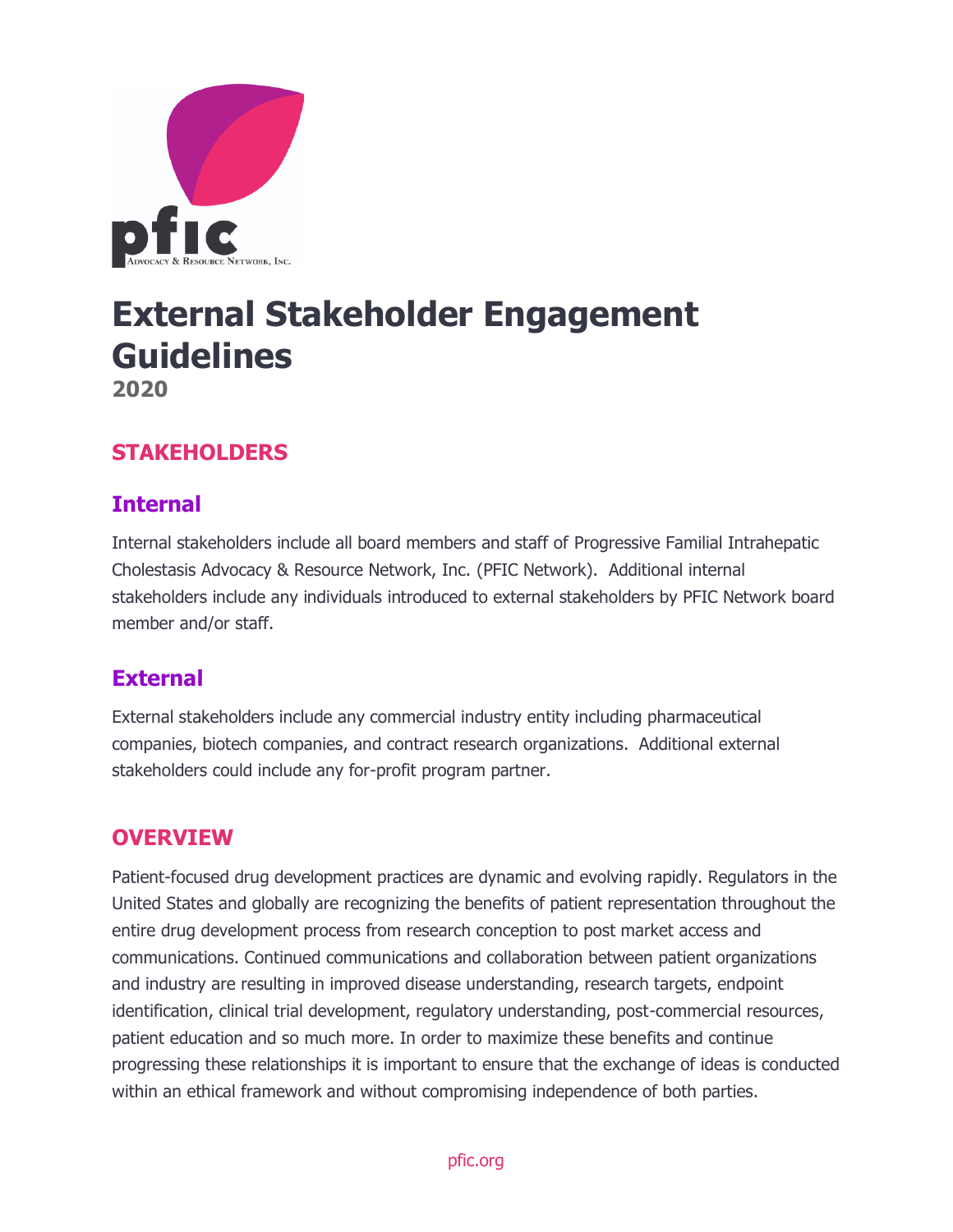## **PURPOSE**

The purpose of these guidelines is to set clear expectations between PFIC Network and industry partners. The guidelines were developed to build a strong foundation for positive collaboration between PFIC Network and external stakeholders.

## **PFIC Network PRINCIPLES OF ENGAGEMENT**

CLARITY OF PURPOSE Collaboration between PFIC Network and external stakeholders should be clear about the purpose of the engagement and the desired outcomes.

TRANSPARENCY All financial relationships between PFIC Network and external stakeholders should be proportional and commensurate with experience, expertise and the time invested. PFIC Network will comply with all 501(c)3 reporting requirements.

INDEPENDENCE PFIC Network will remain independent in all aspects of decision-making, development of policies and external communications to ensure credibility and patient confidence. Funding from a wide range of sources is preferable and will support organizational capacity building and/or patient programs that support the PFIC Network mission.

RESPECT In any collaboration, stakeholders bring their own perspectives, skills and experience. Collaboration should be based on mutual respect, prioritizing long-term commitment over shortterm needs and valuing each other's contribution.

## **PRINCIPLES IN ACTION**

- PFIC Network strives to collaborate with multiple biopharmaceutical companies to ensure the sustainability of its initiatives and to allow for a diversity of views and therapeutic approaches. Each collaboration will be conducted with the same principles.
- PFIC Network Reserves the right to disengage with an external stakeholder if the goals of the two organizations are not aligned and/or if the Principles of Engagement are not respected.
- PFIC Network will avoid any and all conflicts of interest. Representatives of external stakeholders actively developing or selling therapies for the disease will not sit on the board of directors for PFIC. Further, PFIC Network board and staff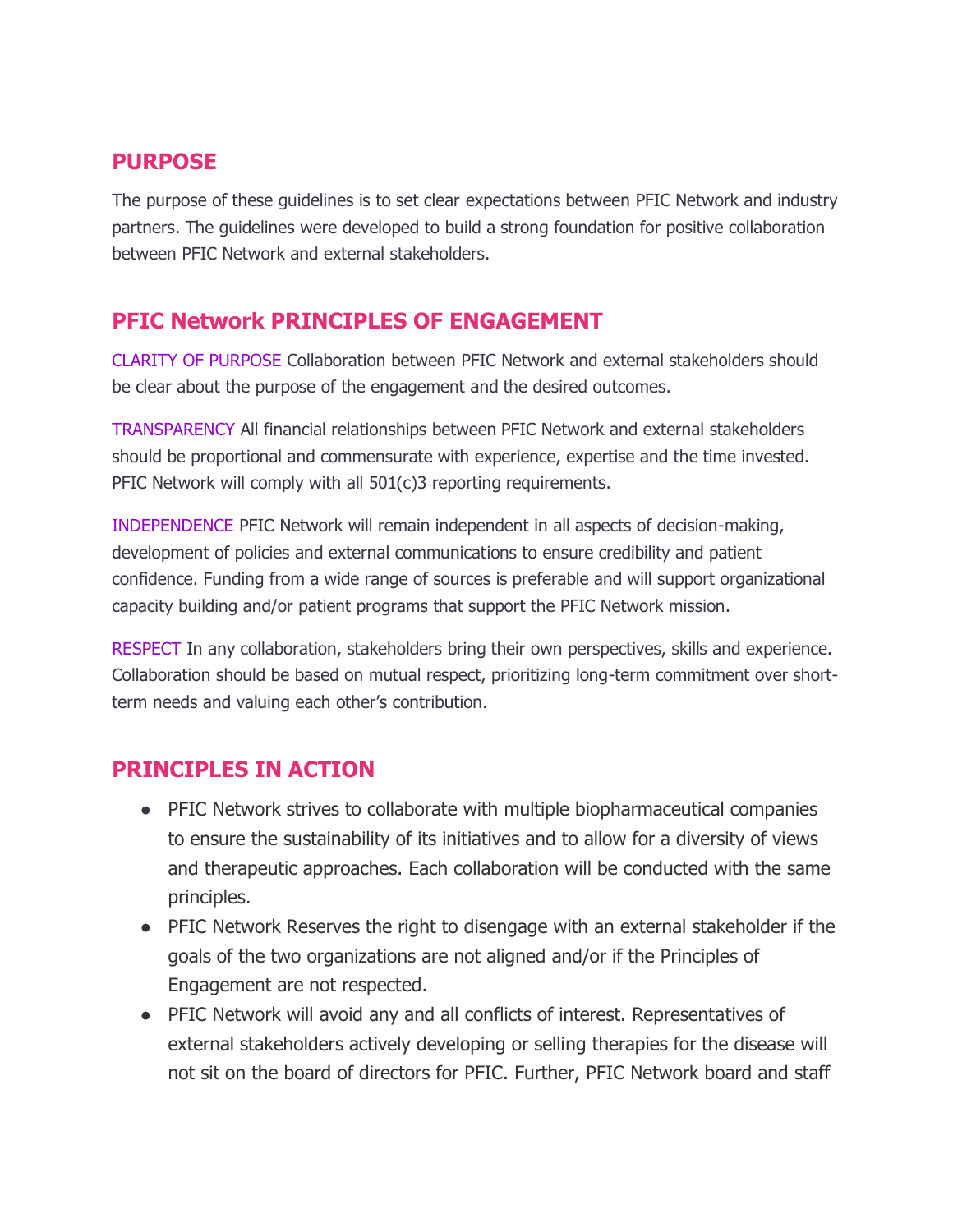members will not seek employment at respective companies while serving on the PFIC Network board.

- PFIC Network requires advance understanding of the disease or research efforts and should have a clearly stated purpose or set of objectives before projects and/or programs are pursued.
- PFIC Network will pursue multiple sources of funding for capacity building and patient programs. All funding requests will be documented on the letterhead of the organization and clearly state the mission and activities of PFIC Network and reasons for the request. Any financial contribution to PFIC Network will be made either as (1) unrestricted funding or (2) sponsorship of a specific activity initiated by the patient advocacy organization to support its stated mission. PFIC Network will maintain proper documentation of all requests for financial support from external stakeholders.
- PFIC Network will not pursue any funding that does not align with the foundation mission statement and/or provide need resources identified by the patient community.
- PFIC Network values the privacy of the patient community. External stakeholders, including all employees and contractors, are not allowed to join any closed or private patient community online group. PFIC Network reserves the right to *immediately* disengage with any stakeholder that is found to violate this policy.
- PFIC Network requests that patients providing information to external stakeholders be valued for their time and expertise at a fair market value. Travel expenses incurred to participate in advisory board meetings or disease awareness activities may be reimbursed directly to the individual patient or to PFIC Network as predetermined by the project plan.
- PFIC Network acts as a conduit for information about research opportunities such as advisory boards or clinical trial opportunities by providing education and resources to the patient community without bias. PFIC Network does not seek to influence that choice, but rather, assists patients and families in making informed decisions through education and awareness. Further, PFIC Network will share public information about programs such as clinical trials but will not serve as the liaison between the community and external stakeholders regarding specific questions or needs regarding the program.
- PFIC Network serves as a trusted resource for the patient community and therefore requests prior communication about any patient community program or